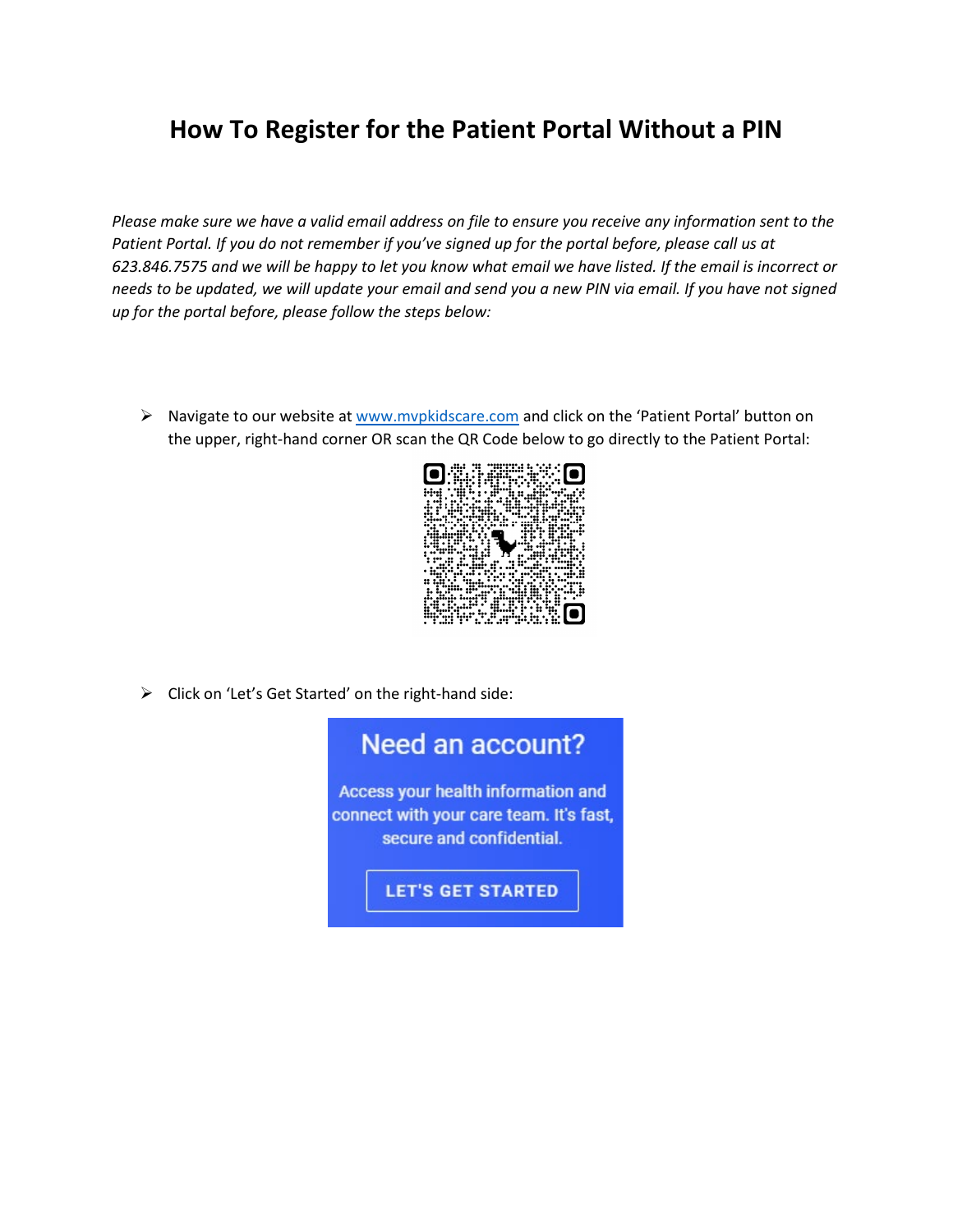Enter a valid email address and create a password. Please note: *your password must be 8 characters long and contain at least 1 number.*



Well, hello there!

To get your account ready, we just need to verify a few things. This shouldn't take more than a couple of minutes.

| <b>CONTINUE</b>                                                     |  |
|---------------------------------------------------------------------|--|
| Must be at least 8 characters long and contain at least 1<br>number |  |
|                                                                     |  |
| Choose a Password                                                   |  |
|                                                                     |  |
| test@mvpkidscare.com                                                |  |
| Email Address                                                       |  |

 Since you are self-registering and do not have a PIN, simply select "No". *Note*: If you have more than 1 dependent, it is recommended that you register yourself as the parent **FIRST** by selecting the 'Myself' button where you will enter **your** information. After inputting your information, you will then be able to enter the patient's information.

| Did your provider give you a PIN?                                                                                                                                                                                                                      |                    |  |
|--------------------------------------------------------------------------------------------------------------------------------------------------------------------------------------------------------------------------------------------------------|--------------------|--|
| Yes                                                                                                                                                                                                                                                    | <b>No</b>          |  |
| Who are you registering?                                                                                                                                                                                                                               |                    |  |
| Since you don't have a PIN, some features and information might not show up in your Patient Portal. When your<br>practice authenticates your account, you can then enjoy all the features of the portal including your personal health<br>information. |                    |  |
|                                                                                                                                                                                                                                                        |                    |  |
| Myself                                                                                                                                                                                                                                                 | Child or Dependent |  |